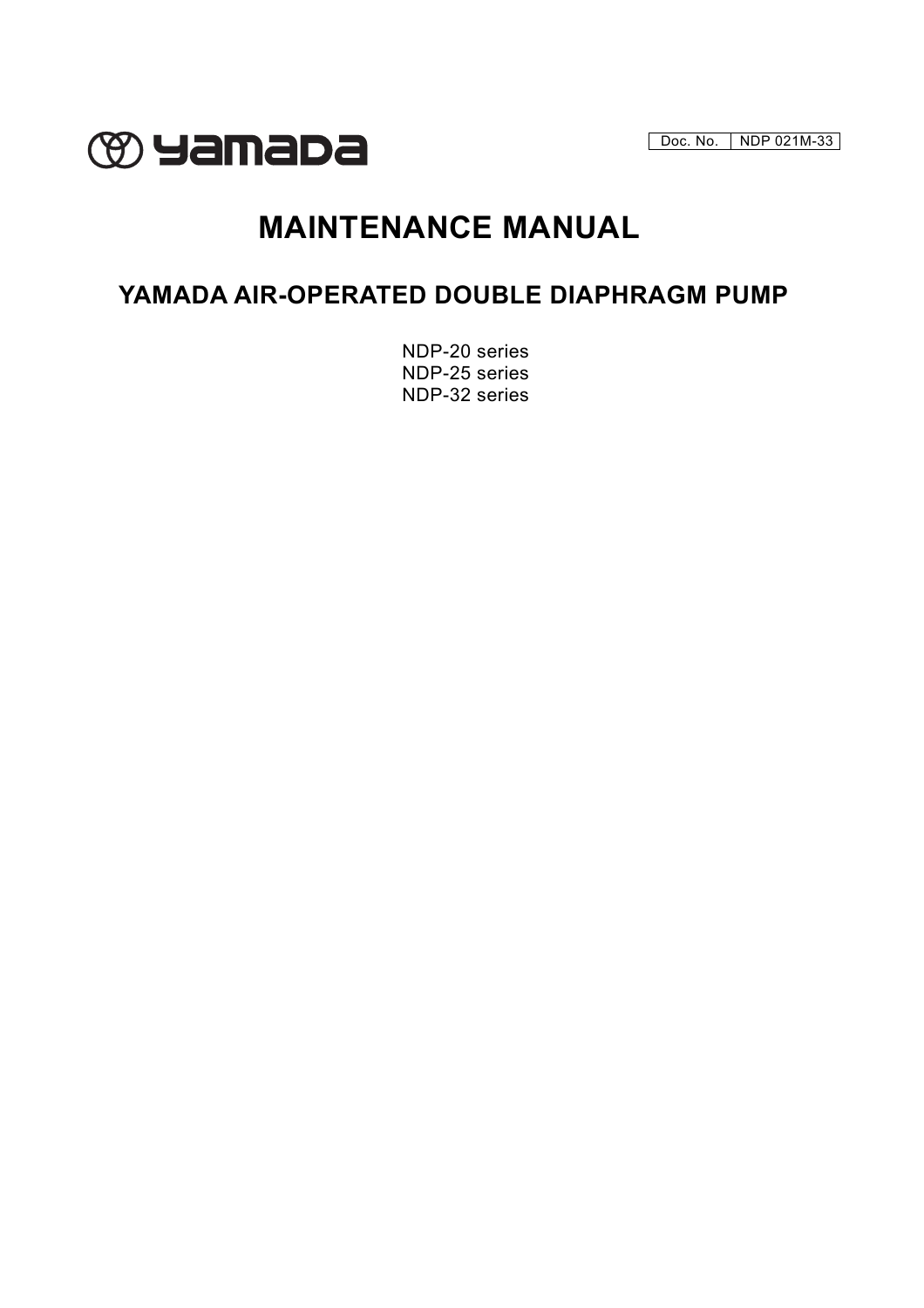# **WARNING**



▪ For your own safety, be sure to read these procedures carefully before performing maintenance on this product. After reading this document, be sure to keep it handy for future reference.

This maintenance manual covers what you should know about maintenance of the Yamada NDP-20 series, NDP-25 series and NDP-32 series Diaphragm Pumps.

This edition is based on the standards for the November 2018 production run. Remember, the specifications are always subject to change; therefore, some of the information in this edition may not apply to new specifications.

## **·Warnings and Cautions**

For safe use of this product, be sure to note the following: In this document, warnings and cautions are indicated by symbols. These symbols are for those who will operate this product and for those who will be nearby, for safe operation and for prevention of personal injury and property damage. The following warning and caution symbols have the meanings described below. Be sure to remember their meanings.



If you ignore the warning described and operate the product in an **WARNING** : If you ignore the warning described and operate the product in an expression of  $\sum_{i}$ 



If you ignore the caution described and operate the product in an **CAUTION** : If you ignore the caution described and operate the product in a<br>improper manner, there is danger of personal injury or property damage.

Furthermore, to indicate the type of danger and damage, the following symbols are also used along with those mentioned above:



This symbol indicates a DON'T, and will be accompanied by an explanation on something you must not do.

This symbol indicates a DO, and will be accompanied by instructions on something you must do in a certain situation.

# $\Lambda$  WARNING

- Before starting maintenance work, cut off the feed air and clean the pump. If air pressure or residue remain in the pump, there is danger of explosion, or possible poisoning resulting in serious injury or death if chemicals adhere to the skin or are accidentally swallowed. (For details on cleaning the pump, refer to Chapter 6 of the Operation Manual.)
- - When replacing parts, be sure to use the recommended genuine parts or Equivalents. Use of other parts may cause a malfunction of the product.
	- (Refer to Exploded View and Reminder to order correct item on the separate sheets.)

# **CAUTION**



- When it is instructed that special tools must be used, be sure to use the specified tools. Otherwise, the pump may be damaged.
- Refer to 10.1 "Specifications" in the Operation Manual. Also, remember that the pump is heavy, and extreme care must be taken when lifting it.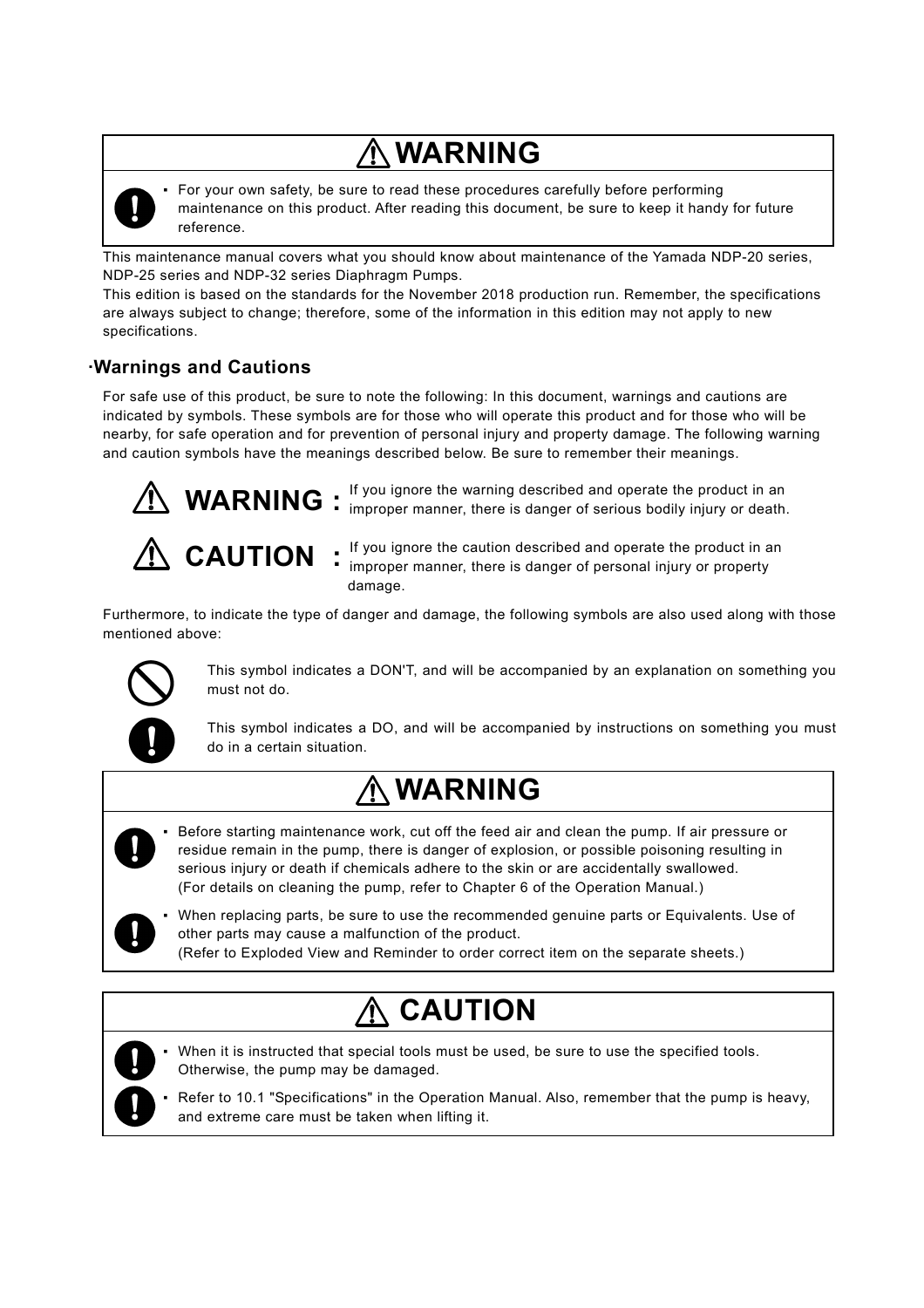## **Table of Contents**

| <b>Warnings and Cautions</b>                                                                   |  |
|------------------------------------------------------------------------------------------------|--|
| Table of Contents                                                                              |  |
| 1. Principles of operation <b>contained a manufacture of the contract of the Principles</b> of |  |
| 2. Tools, etc                                                                                  |  |
|                                                                                                |  |
|                                                                                                |  |
|                                                                                                |  |
|                                                                                                |  |
| 4. Balls and Valve seats                                                                       |  |
| 4.1 Removal                                                                                    |  |
|                                                                                                |  |
|                                                                                                |  |
|                                                                                                |  |
|                                                                                                |  |
| 5. Diaphragm and Center rod                                                                    |  |
| 5.1 Removal                                                                                    |  |
|                                                                                                |  |
|                                                                                                |  |
|                                                                                                |  |
| 5.3 Installation                                                                               |  |
|                                                                                                |  |
|                                                                                                |  |
| 6. Throat bearing and Pilot valve Assembly                                                     |  |
|                                                                                                |  |
|                                                                                                |  |
|                                                                                                |  |
| 7. C Spool Valve Assembly and Sleeve Assembly                                                  |  |
|                                                                                                |  |
|                                                                                                |  |
|                                                                                                |  |
|                                                                                                |  |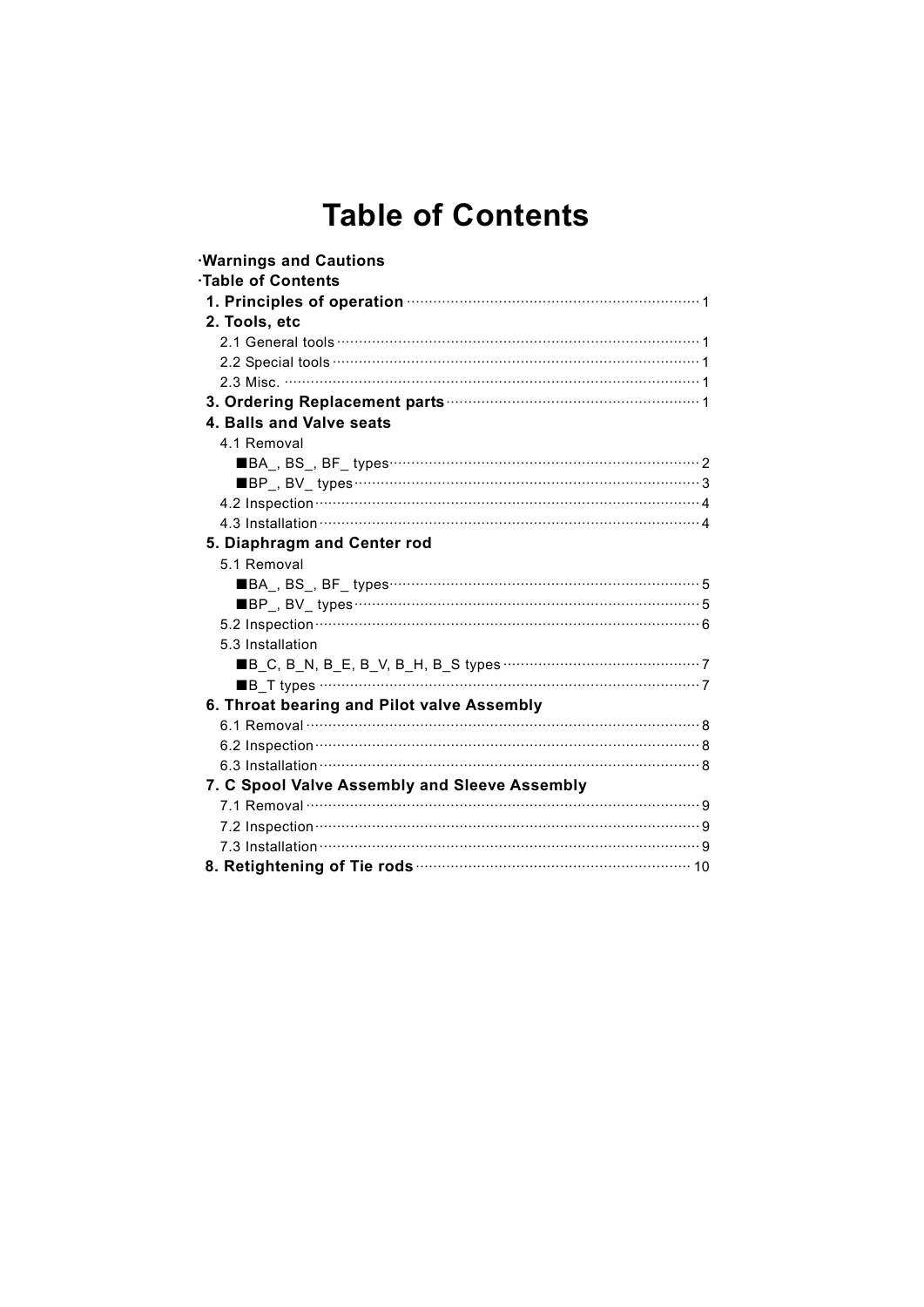## **1. Principles of operation**

There are two diaphragms fixed to the center rod, one at each end. When compressed air is supplied to air chamber b (right side, see Fig. 1.1), the center rod moves to the right, the material in material chamber B is pushed out, and at the same time material is sucked into material chamber A.

When the center rod is moved full-stroke to the right, the air switch valve is switched, compressed air is sent to air chamber a (left side, see Fig.1.2), and the center rod moves to the left. The material in material chamber A is pushed out, and at the same time material is sucked into material chamber B.

Through repetition of this operation, material is repeatedly taken in and discharged out.



## **2. Tools, etc.**

## **2.1 General tools**

| Socket wrenches .      | 10mm, 12mm, 13mm, 17mm, 22mm     |
|------------------------|----------------------------------|
| Hexagonal box wrenches | 5 <sub>mm</sub>                  |
| Open-end wrenches      | 13mm (BP, BV), 22mm (BA, BS, BF) |

## **2.2 Special tools**

Purpose: Removing the center disk **Purpose: For removing sleeves** of BP\_ and BV\_ types



## **2.3 Misc**.

**·**Nuts M14×1.5

 **·**Assembly oil Turbine oil none addition class 1(equivalent ISO VG32 grade) **·**Grease Urea grease grade (NLGI) No. 2 **·**LubricantsEquivalent to (LOCTITE ANTI-SEIZE 767)

## **3. Ordering Replacement parts**

For accurate and speedy shipment of parts, be sure to order the right parts for your model to distributor. Indicate the part numbers, descriptions, and quantities.

**·**Accessory tool (included) **·**Sleeve remover (sold separately)

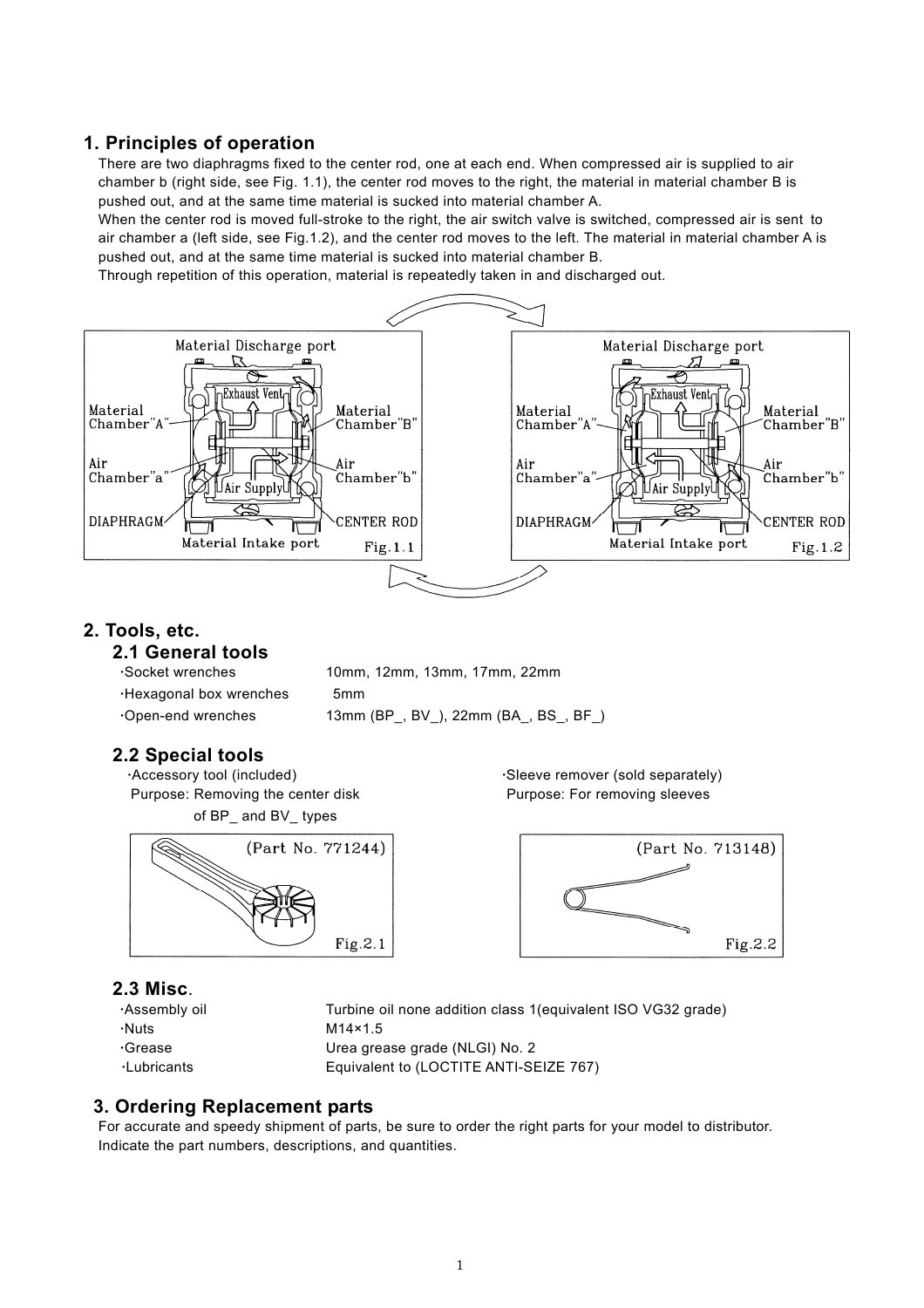## **4. Balls and Valve seats 4.1 Removal**

 **■BA\_, BS\_, BF\_** 



▪ Remove the 4 retainer bolts from the out manifold, and remove the out manifold. [Fig.4.1]

- Fig.4.2
- Remove the O ring, valve stopper, ball and valve seat. [Fig.4.2]

- Turn over the main body assembly. [Fig.4.3]
- Remove the 4 retainer bolts from the in manifold, and remove the in manifold and pump bases. [Fig.4.3] (NDP-32 does not have bases.)



▪ Remove the O ring, valve seat, ball and valve stopper. [Fig.4.4]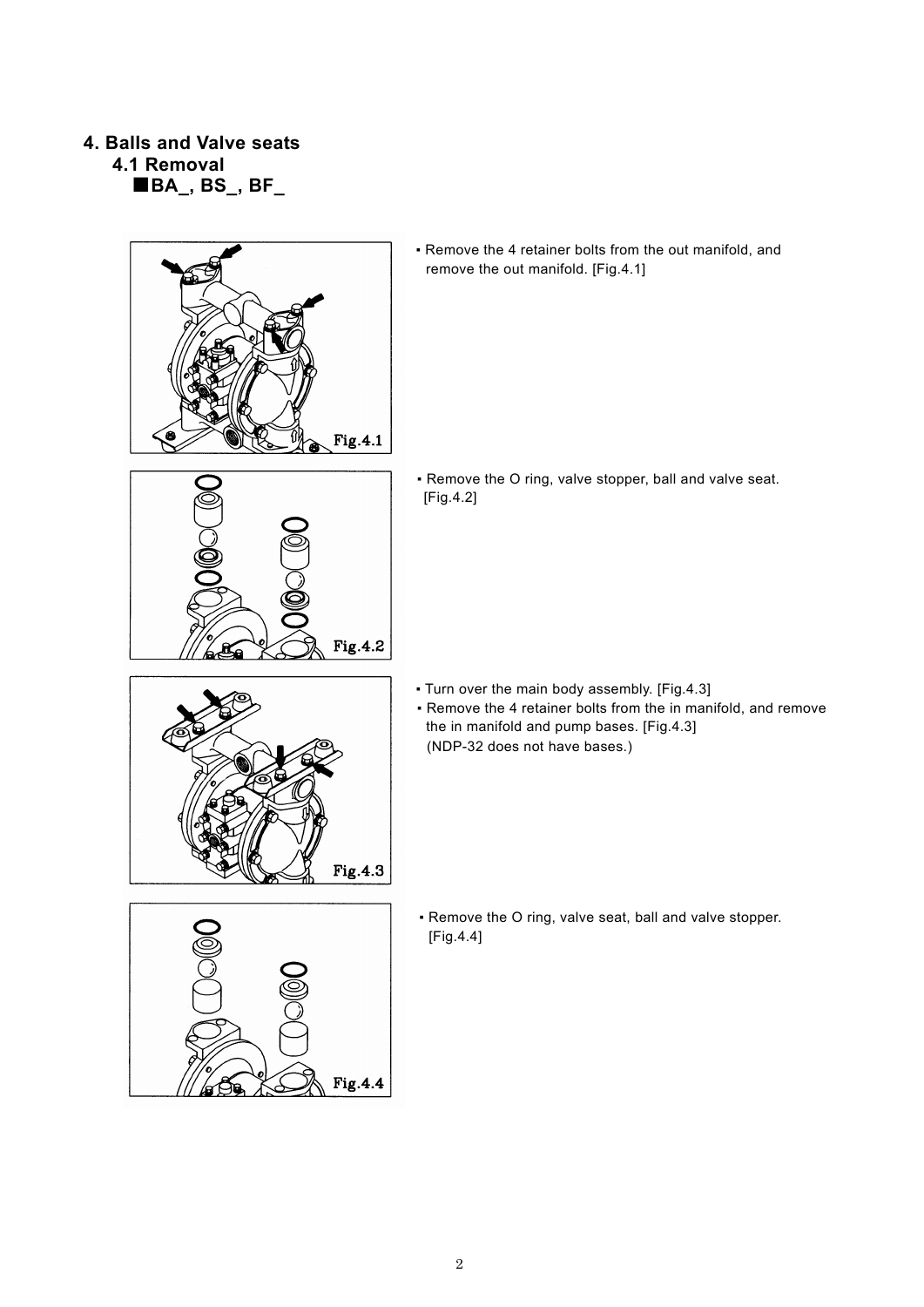## **■BP\_, BV\_ types**

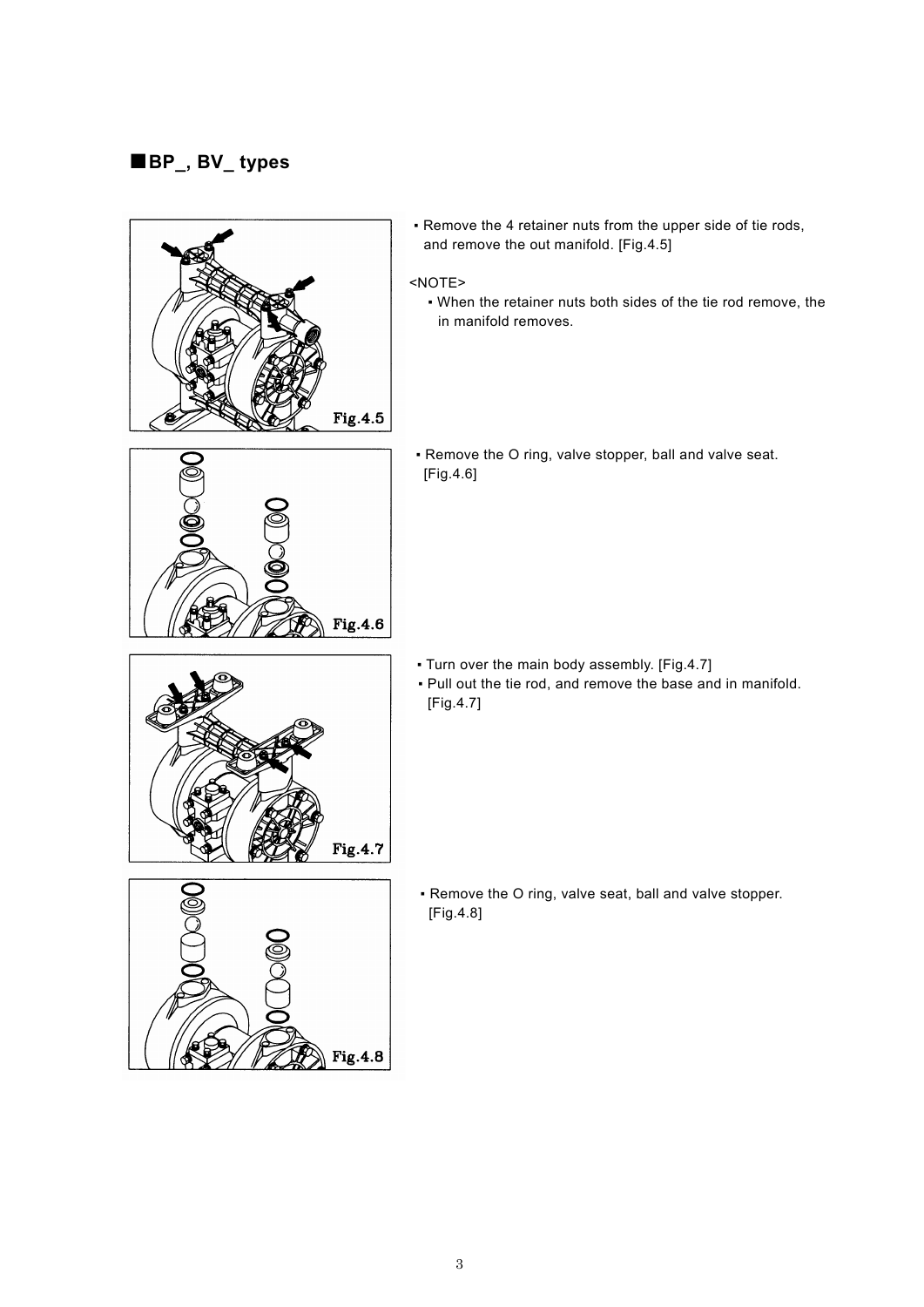### **4.2 Inspection**





#### ▪ Ball [Fig.4.9]

Measure the outside diameter, and if it is outside the usable range, replace the ball.

| Usable range of Ball |                                                                                    |  |
|----------------------|------------------------------------------------------------------------------------|--|
| NDP-20               | $Sø0.957 \sim Sø1.095$ in<br>$\{S\emptyset 24.3 \sim S\emptyset 27.8 \text{ mm}\}$ |  |
| NDP-25<br>NDP-32     | $Sø1.240 \sim Sø1.421$ in<br>$\{S\emptyset 31.5 \sim S\emptyset 36.1 \text{ mm}\}$ |  |

▪ Valve seat [Fig.4.10]

NDP-32

Measure the dimension shown at left, and if it is outside the usable range, replace the valve seat.

|                      | BA . BS . BF                                              | BP.BV                                                   |
|----------------------|-----------------------------------------------------------|---------------------------------------------------------|
| $NDP-20$             | $0.134 \approx 0.335$ in<br>$\{3.4 \sim 8.5 \text{ mm}\}$ | $0.130 \sim 0.319$ in<br>$\{3.3 \sim 8.1 \text{ mm}\}$  |
| $NDP-25$<br>$NDP-32$ | $0.150 \sim 0.374$ in<br>$\{3.8 \sim 9.5 \text{ mm}\}$    | $0.134 \approx 0.374$ in<br>${3.4 \sim 9.5 \text{ mm}}$ |

▪ O ring (other than PTFE)

If O ring is worn out or cracked, replace it.

### **4.3 Installation**

For installation, see [Exploded View] on the separate sheet and install in the reverse order of disassembly.

| Tightening torque for manifold retainer bolts |           |                        |                                    |  |
|-----------------------------------------------|-----------|------------------------|------------------------------------|--|
|                                               |           | C, N, E, V, H, S       |                                    |  |
| NDP-20                                        | BA        | 8 ft-Ibf               | $15$ ft-Ibf                        |  |
|                                               | BS        | ${10 N-m}$             | ${20 N-m}$                         |  |
| NDP-25                                        | BA        |                        |                                    |  |
| <b>NDP-32</b>                                 | <b>BS</b> | 8 ft-Ibf<br>${10 N-m}$ | 28 ft-Ibf<br>$\{35\ \text{N-m}\}\$ |  |
|                                               |           |                        |                                    |  |

#### Tightening torque for manifold retainer nuts

|               |    | C, N, E, V, H, S       |                               |
|---------------|----|------------------------|-------------------------------|
| NDP-20        | RP | 8 ft-Ibf<br>${10 N-m}$ |                               |
| <b>NDP-25</b> | RP |                        | $10$ ft- $I$ bf<br>${12 N-m}$ |
|               |    |                        |                               |

<NOTE>

- Make sure there is no dust on the seal surface and the seal is not damaged.
- Replace the PTFE O ring regardless of its condition.
- Apply Lubricant (equivalent to LOCTITE ANTI-SEIZE 767) to tie-rod thread.

(BP\_, BV\_ type)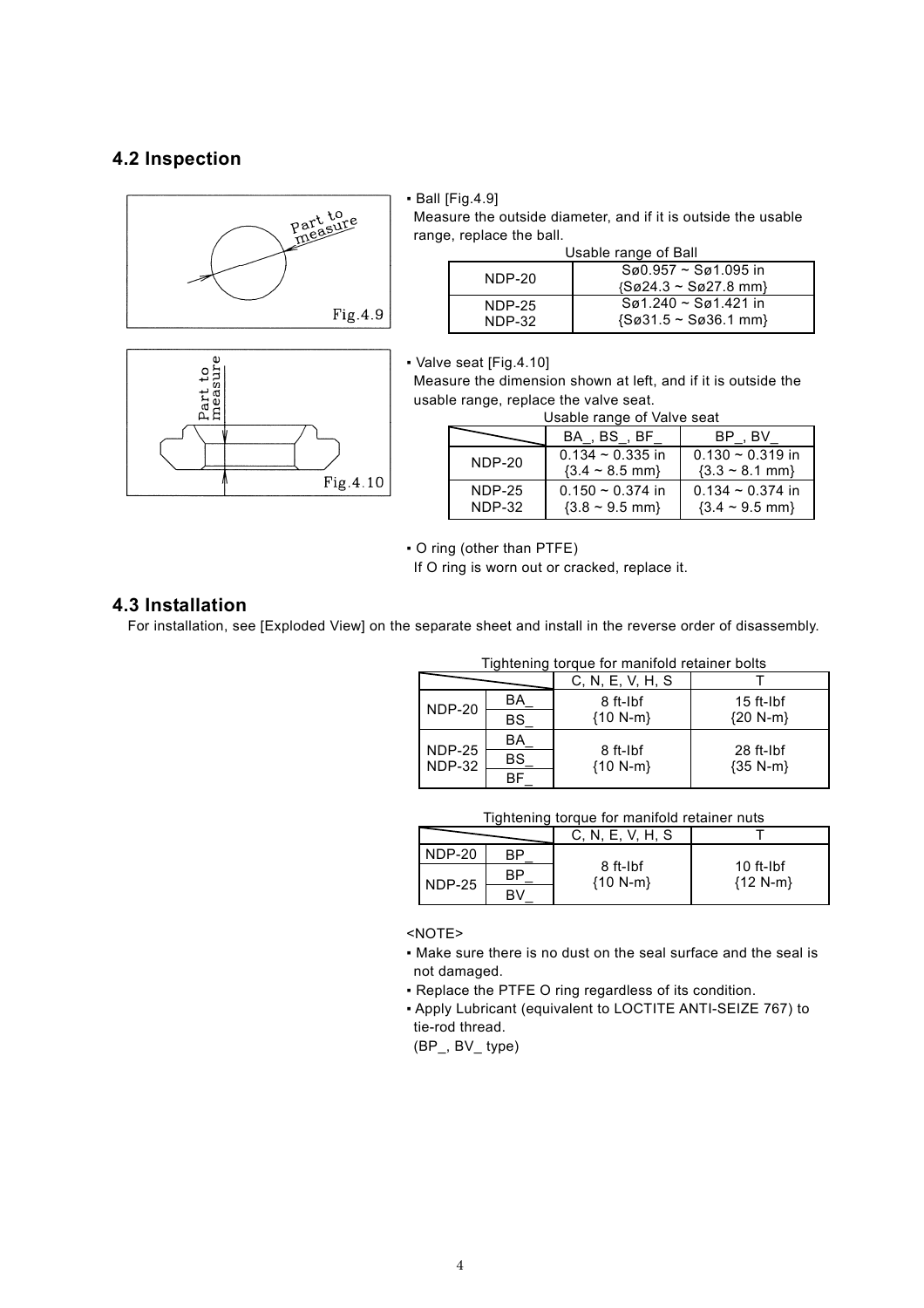- **5. Diaphragm and Center rod 5.1 Removal** 
	- **■BA\_, BS\_, BF\_ types**



- Remove the ball and valve seat etc. (see [4.1 Removal BA\_, BS\_, BF\_ types] on P.2)
- Remove the 12 retainer bolts from the out chamber, and remove the out chamber. [Fig.5.1]



- Remove the nuts on both sides of the center rod. [Fig.5.2] ▪ After the nuts on one side have been removed, remove the
	- center disk and diaphragm. Remove the diaphragm, center disk and center rod from the opposite side of the main body.
- Fig.5.3
- Remove the nuts on the opposite side using the double nut. [Fig.5.3]
- Remove the coned disk spring, center disk and diaphragm.



 **■BP\_, BV\_ types** 

- Remove the ball and valve seat etc. (see [4.1 Removal BP\_, BV types] on P.3)
- Remove the 12 retainer bolts from the out chamber, and remove the out chamber. [Fig.5.4]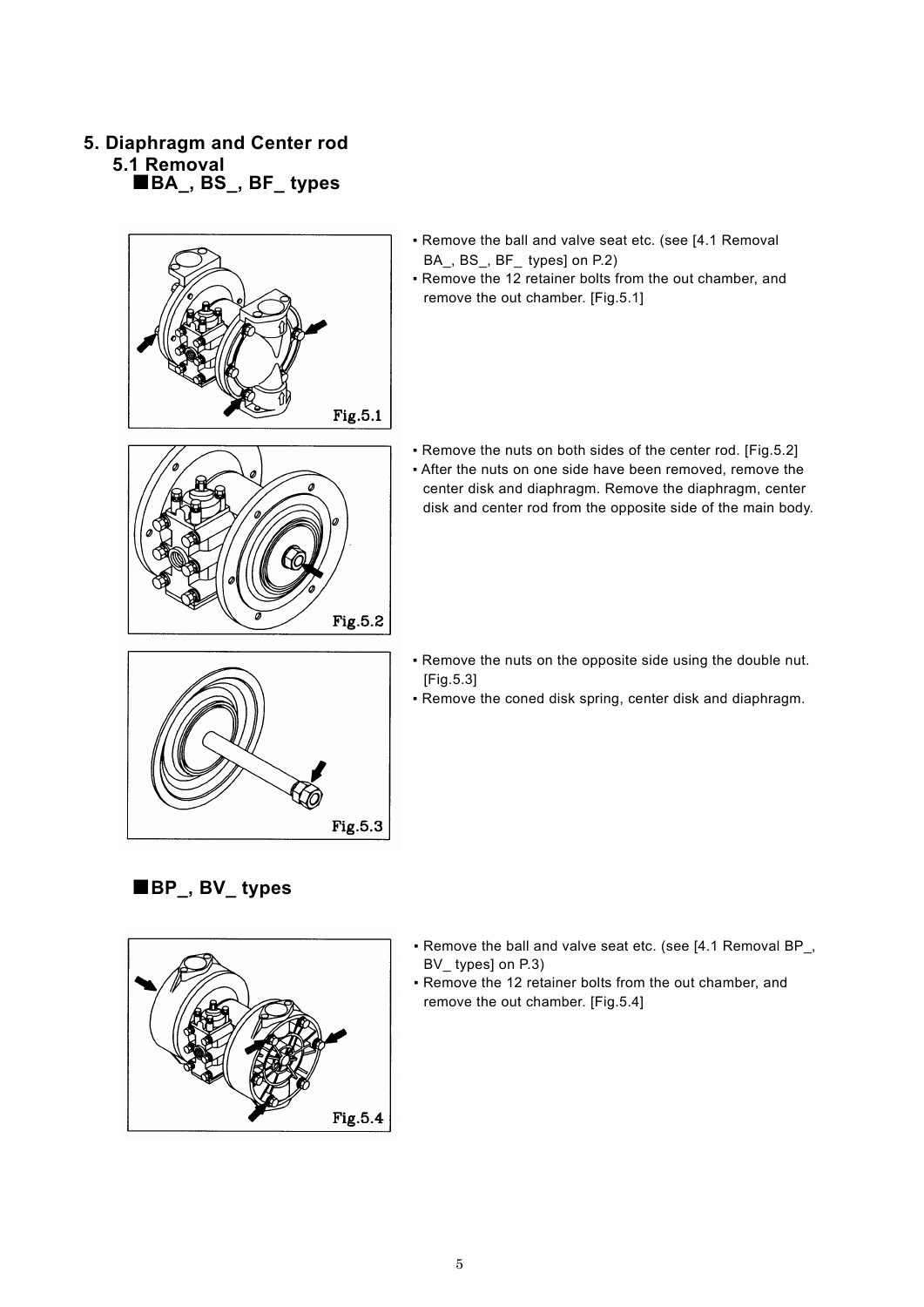

- Remove the center disk from one side using the Accessory tool (special tool: Part No. 771244). [Fig.5.5]
- After the center disk (outside) has been removed, remove the diaphragm and the center disk (inside).
- Remove the center disk and center rod from the opposite side of the main body.

▪ Fix a double nut to one end of the center rod and take the diaphragm and center disk off the opposite end. [Fig.5.6] Be careful not to scratch or score the center rod.

## **5.2 Inspection**

#### ▪ Diaphragm

Fig.5.6

If the diaphragm is worn out or damaged, replace it. Never replace just one diaphragm.

#### Guideline of diaphragm life

| CR. NBR, EPDM | 10,000,000 cycle |
|---------------|------------------|
| FKM           | 2,500,000 cycle  |
| <b>PTFF</b>   | 3,000,000 cycle  |
| TPEE. TPO     | 15,000,000 cycle |



▪ Center rod [Fig.5.7]

Measure the diameter, and if it is outside the usable range, replace the center rod.

| Usable range of center rod                                                         |  |  |  |  |
|------------------------------------------------------------------------------------|--|--|--|--|
| $\emptyset$ 0.704 ~ $\emptyset$ 0.709 in { $\emptyset$ 17.9 ~ $\emptyset$ 18.0 mm} |  |  |  |  |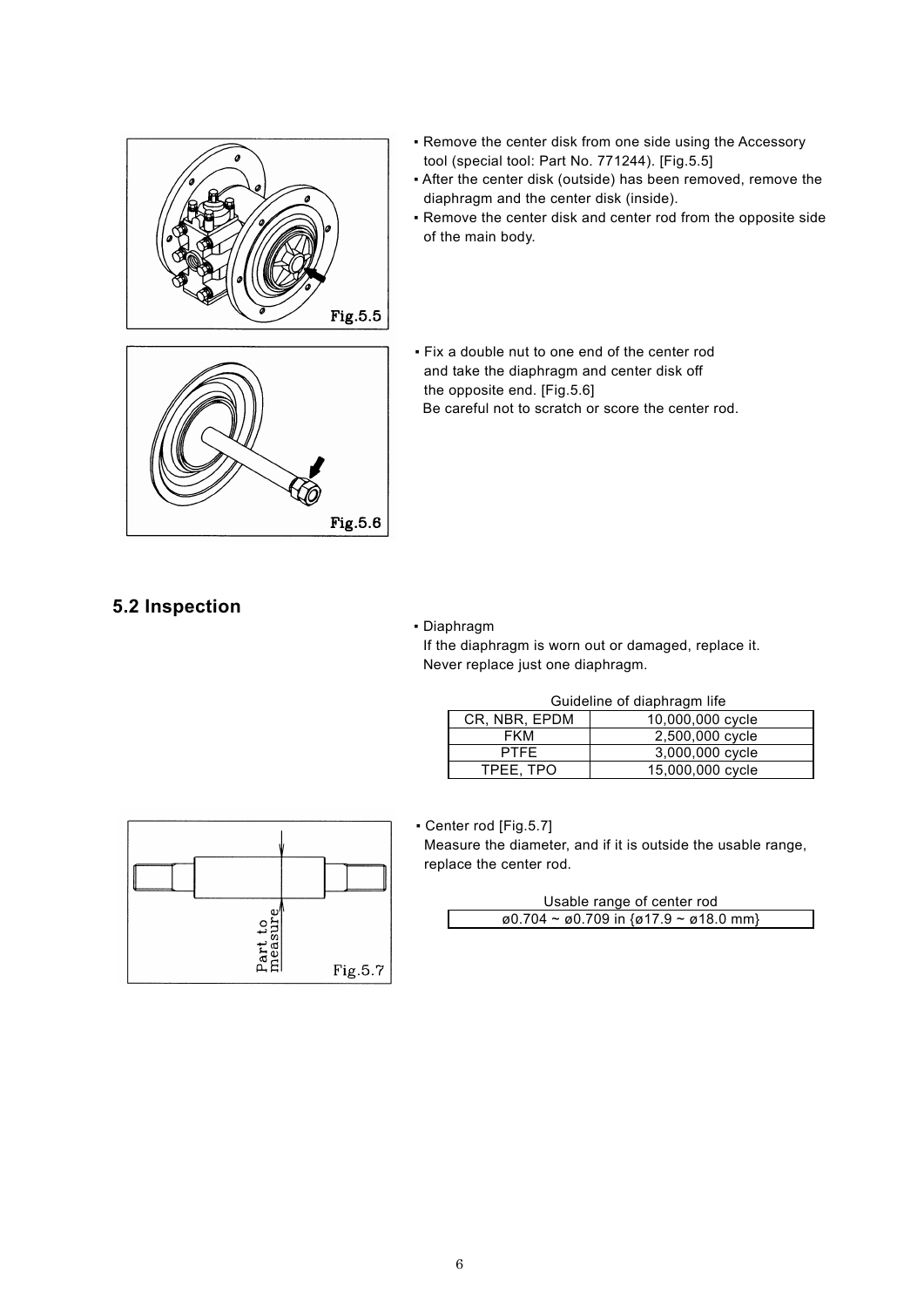## **5.3 Installation**

### **■B\_C, B\_N, B\_E, B\_V, B\_H, B\_S types**

For installation, see [Exploded View] on the separate sheet and install in the reverse order of disassembly.



- $(0n|v \nB H, B S)$
- Apply grease to the center rod, and insert it into the main body.

• Install the O ring in the groove the air chamber.

- Keep the marking "OUTSIDE" to liquid end for CR, NBR, EPDM, FKM diaphragms.
- Keep the convex side to the outside for TPEE, TPO diaphragms.
- Tighten the center disk using the Accessory tool (special tool: Part No.771244) for the BP, BV types. (No coned disk springs and nuts are needed.)

| Tightening torque for center rod |  |
|----------------------------------|--|

| $B$ C, $B$ N, $B$ E, $B$ V | 29 ft-Ibf {40 N-m} |
|----------------------------|--------------------|
| B H, B S                   |                    |

- Draw the center disk to one side, (cf. Fig.5.8) and install the out chamber. Tighten the bolts temporarily.
- Draw the center disk to the opposite side, then turn the diaphragm over (cf. Fig.5.8). And install the out chamber. Tighten the bolts temporarily.
- After installation of the out chambers on both sides, place the pump on a flat surface and stand the pump upright for further assembly.

Tightening torque for out chamber.

| rightching torque for out chamber. |                             |                                |  |
|------------------------------------|-----------------------------|--------------------------------|--|
| $NDP-20$                           | $B_C, B_N, B_E, B_V$        | 8 ft-Ibf $(10 N-m)$            |  |
|                                    | B H.B S                     | 10 ft-lbf $\{13 \text{ N-m}\}$ |  |
|                                    | $NDP-25$ B C, B N, B E, B V | 8 ft-Ibf $\{10 \text{ N-m}\}$  |  |
| NDP-32                             | B H.B S                     | 15 ft-lbf {20 N-m}             |  |

<NOTE>

- Make sure there is no dust on the seal surface in order to prevent seal damaged.
- Tighten the bolts that balance should be equal from both side on diagonal line with even torque.

## **■B\_T types**

DIAPHRAGM **CENTER DISK** 

**CENTER ROD** 

**CUSHION** 

**NIT**  $\Omega$  RING

**CONED DISK SPRING** 

For installation, see [Exploded View] on the separate sheet and install in the reverse order of disassembly.

- Install the O ring in the groove the air chamber.
- Apply grease to the center rod, and insert it into the main body.
- Keep the convex side to the outside (cf. Fig.5.9).
- Put the O rings to both sides of the diaphragm. (cf. Fig.5.9)
- Tighten the center disk using the Accessory tool (special tool: Part No. 771244) for the BPT, BVT types.

| (No coned disk springs and nuts are needed.) |
|----------------------------------------------|
| Tightening torque for center rod             |

- 29 ft-Ibf {40 N-m}
- Tighten the out chamber temporarily at first.
- After installation of the out chambers on both sides, place the pump on a flat surface and stand the pump upright for further assembly.

#### Tightening torque for out chamber

| NDP-20           | 10 ft-Ibf $\{13 \text{ N-m}\}$ |
|------------------|--------------------------------|
| NDP-25<br>NDP-32 | 15 ft-Ibf {20 N-m}             |

<NOTE>

O RING

▪ Make sure there is no dust on the seal surface in order to prevent seal damaged.

Fig.5.9

- Replace the PTFE O ring by new one.
- Tighten the bolts that balance should be equal from both side on diagonal line with even torque.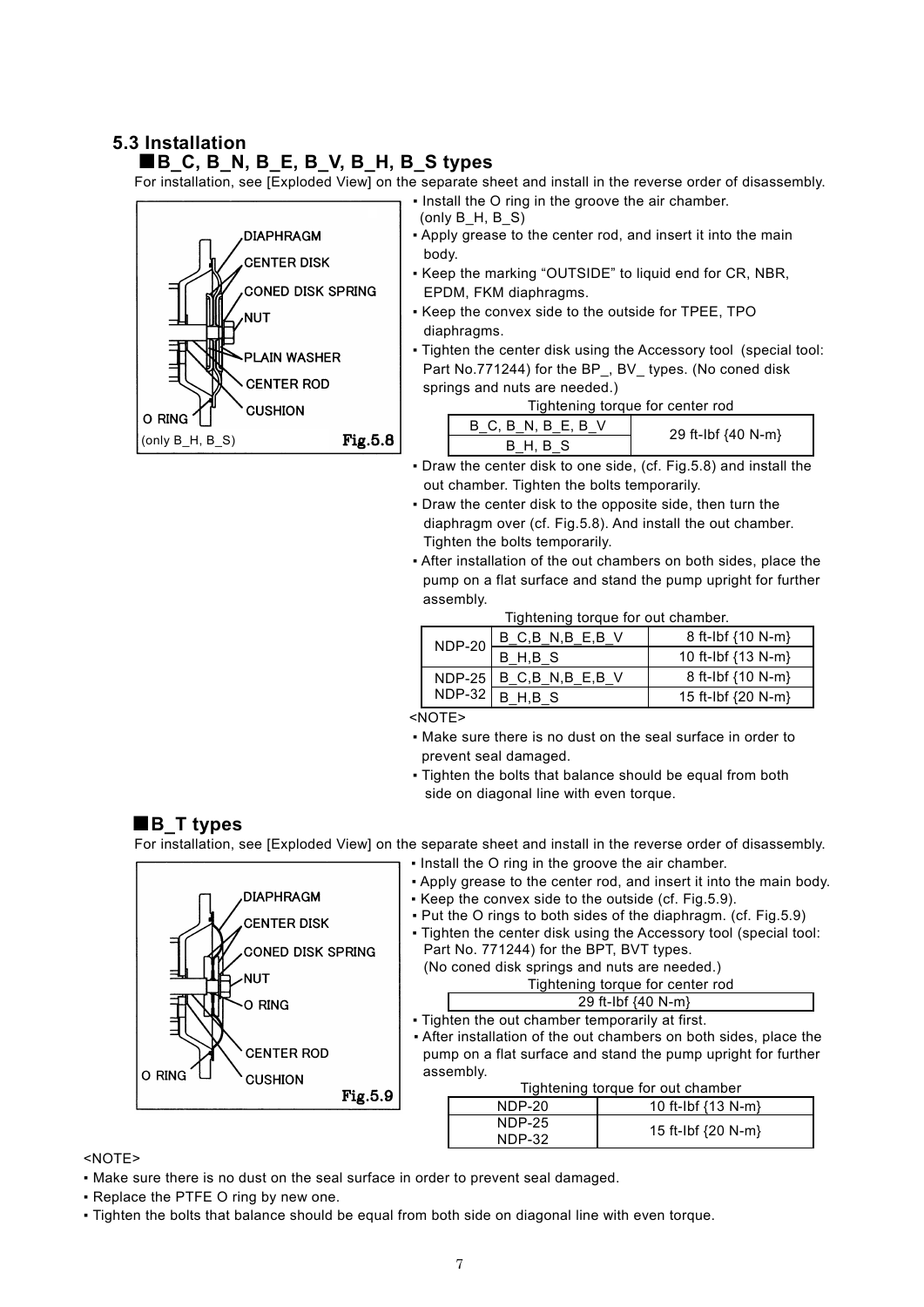## **6. Throat bearing and Pilot valve Assembly 6.1 Removal**



- Remove the diaphragm and center rod (see [5.1 Removal] on P.5).
- Remove the 8 retainer bolts from the air chamber, and remove the air chamber and gasket. [Fig.6.1]
- Draw out the pilot valve assembly. [Fig.6.2]
- Draw out the throat bearing. [Fig.6.2]



⑯

Fig.6.2

▪ Remove the packing from the throat bearing. [Fig.6.3]

## **6.2 Inspection**



▪ Throat bearing [Fig.6.4] Measure the inside diameter, and if it is outside the usable range, replace the throat bearing.

| Usable range of throat bearing                                                       |
|--------------------------------------------------------------------------------------|
| $\emptyset$ 0.710 ~ $\emptyset$ 0.714 in { $\emptyset$ 18.03 ~ $\emptyset$ 18.14 mm} |

- O ring, Packing If the O ring is worn out or cracked, replace it.
- Pilot valve assembly If the pilot valve is worn out or cracked, replace it.

## **6.3 Installation**

For installation, see [Exploded View] on the separate sheet and install in the reverse order of disassembly.





## <NOTE>

- Make sure there is no dust on the seal surface and the seal is not damaged.
- Apply grease to packing.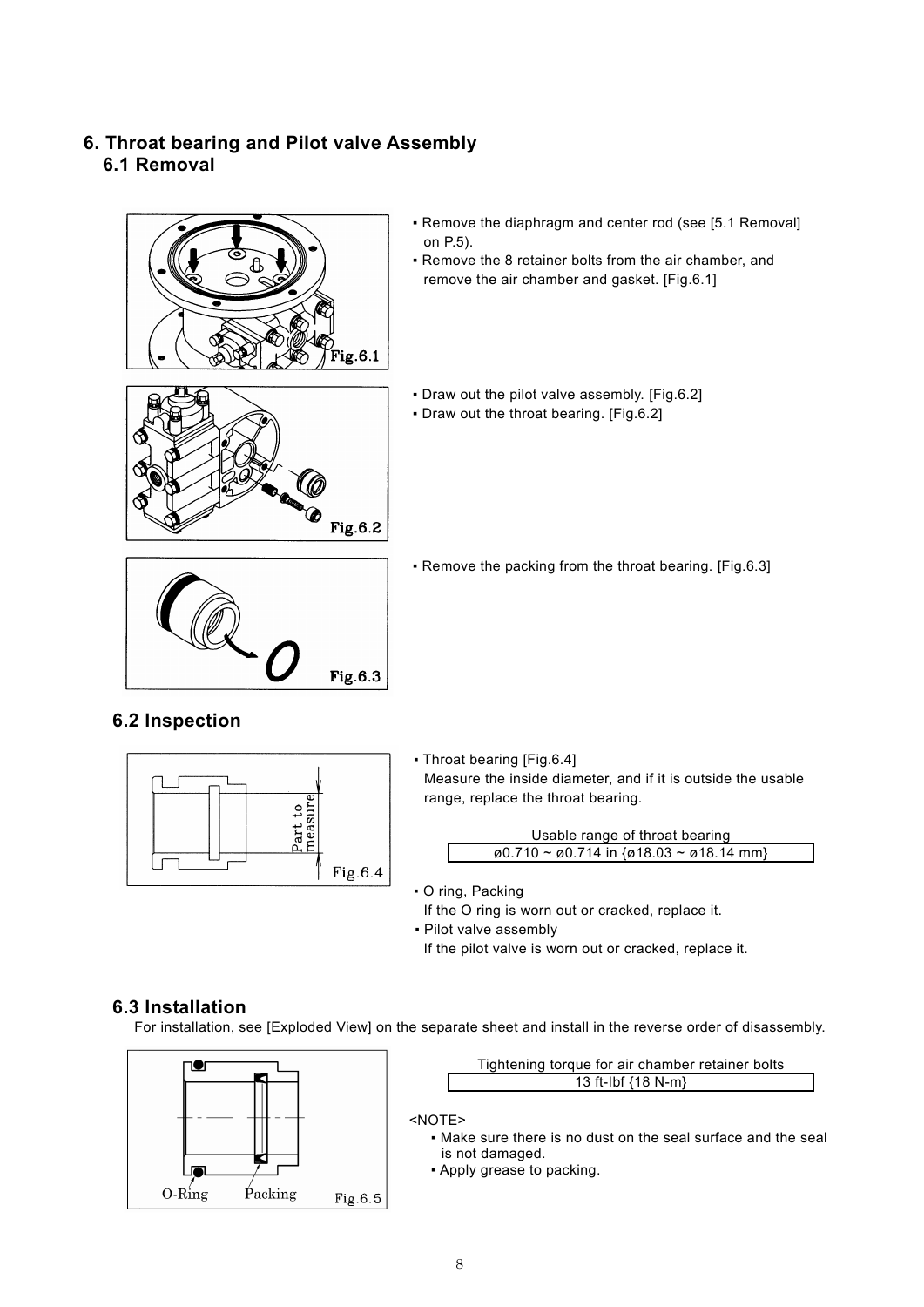## **7. C Spool Valve Assembly and Sleeve Assembly 7.1 Removal**





- Remove the 6 retainer bolts from the valve body, and remove the valve body. [Fig.7.1]
- Remove the 8 cap A and cap B retainer bolts, and remove cap A, cap B, packing, plain washer, cushion and gasket. [Fig.7.2] • Draw out the C spool valve assembly, and remove the seal ring from the C spool valve assembly.
- Remove the sleeve using the sleeve remover (special tool: Part number 713148). [Fig.7.3]

## **7.2 Inspection**



Fig.7.3



#### ▪ C Spool Valve Assembly Seal ring [Fig.7.4]

Measure the inside thick diameter, and if it is outside the usable range, replace the c spool valve assembly.

If the seal ring is worn out or cracked, replace c spool valve assembly.

| Usable range of seal ring                     |  |
|-----------------------------------------------|--|
| $0.1157 \sim 0.1189$ in {2.94 $\sim 3.02$ mm} |  |

▪ Sleeve Assembly [Fig.7.5]

Measure the inside diameter, and if it is outside the usable range, replace the sleeve assembly.

$$
Usable range of sleeve\n@0.733 ~ @0.734 in {@18.63 ~ @18.65 mm}
$$

▪ O rings

If the O ring is worn out or cracked, replace it. <NOTE>

- C Spool valve Assembly and Sleeve Assembly must be
- replaced complete set. Unable to replace individual component.

## **7.3 Installation**

For installation, see [Exploded View] on the separate sheet and install in the reverse order of disassembly.



| Tightening torque for installation cap A, cap B     |
|-----------------------------------------------------|
| 4.5 ft-Ibf $\{6 \text{ N-m}\}$                      |
| Tightening torque for valve body installation bolts |
| 5.5 ft-lbf $\{7.5\ N\text{-m}\}$                    |
|                                                     |

- <NOTE>
- Make sure there is no dust on the seal surface and it is not damaged.
- Install the sleeve at the center of the valve body. At this point, apply lubricating oil around the sleeve and O ring.
- Install the C-spool assembly as shown in the Fig.7.6.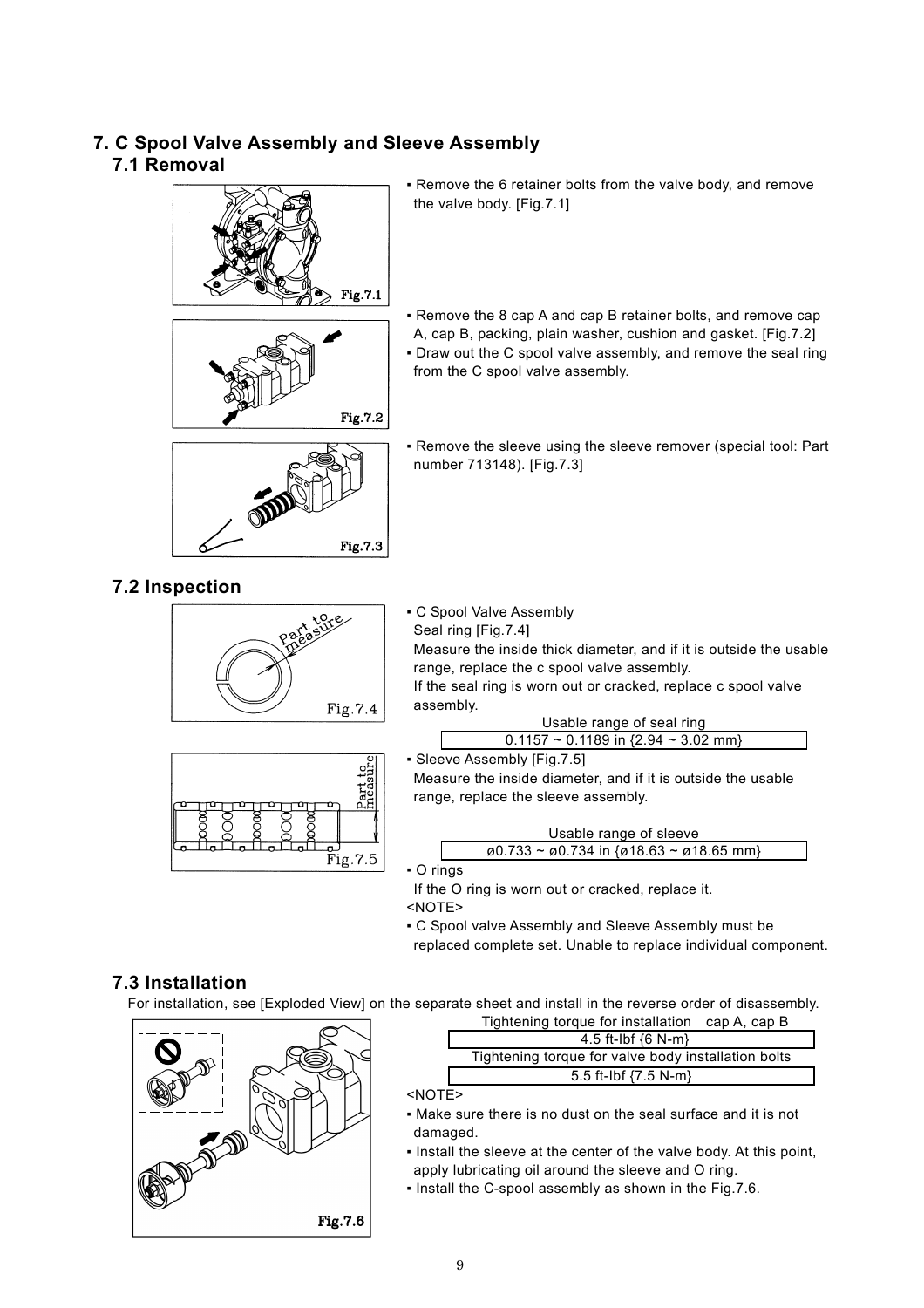## **8. Retightening of Tie rods**

## ■ Metal type



- **The torque should be applied on the occasion of**
- (1) Right before the pump to use.
- (2) There are any leaks of material on daily inspecting a pump.

|        |                  | Retain bolts for the<br>out chamber | Retain bolts for the<br>manifold |
|--------|------------------|-------------------------------------|----------------------------------|
| NDP-20 | B C. B N. B E. B | $8$ ft-Ibf $(10 N-m)$               | $8$ ft-lbf $\{10 \text{ N-m}\}$  |
|        | B                | 10 ft-Ibf $(13 N-m)$                | 10 ft-Ibf $\{20 \text{ N-m}\}$   |
|        | B<br>н           | 10 ft-Ibf $(13 N-m)$                | 8 ft-Ibf $(10 N-m)$              |

|                         |                           | Retain bolts for the out<br>chamber | Retain bolts for the<br>manifold |
|-------------------------|---------------------------|-------------------------------------|----------------------------------|
| <b>NDP-25</b><br>NDP-32 | B C.<br>B.<br>N. B E. B V | 8 ft-Ibf $(10 N-m)$                 | 8 ft-Ibf $(10 N-m)$              |
|                         | B                         | 10 ft-lbf $\{20 \text{ N-m}\}$      | 26 ft-Ibf {35 N-m}               |
|                         | B<br>B.                   | 10 ft-lbf $\{20 \text{ N-m}\}$      | 8 ft-Ibf {10 N-m}                |

<NOTE>

- Tighten the bolts that balance should be equal from both side on diagonal line with even torque.
- Retighten the Out chamber and then the manifold in this order. [Fig.8.1]

## ■ **Plastic type**



- **The torque should be applied on the occasion of**
- (1) Right before the pump to use.
- (2) There are any leaks of material on daily inspecting a pump.

|        |                            | Retain bolts for the<br>out chamber | Retain bolts for the<br>manifold |
|--------|----------------------------|-------------------------------------|----------------------------------|
|        | - B<br>B<br>$\vdash$<br>N. | $8$ ft-Ibf $(10 N-m)$               | $8$ ft-Ibf $(10 N-m)$            |
| NDP-20 |                            | 10 ft-lbf $(13 N-m)$                | 9 ft-Ibf $(12 N-m)$              |
|        | Н.                         | 10 ft-Ibf $\{13 \text{ N-m}\}$      | $8$ ft-Ibf $(10 N-m)$            |

|               |                  | Retain bolts for the<br>out chamber | Retain bolts for the<br>manifold |
|---------------|------------------|-------------------------------------|----------------------------------|
| <b>NDP-25</b> | B C, B N, B E, B | 8 ft-Ibf $\{10 \text{ N-m}\}$       | $8$ ft-Ibf $(10 N-m)$            |
|               | В<br>В           | 15 ft-lbf $\{20 \text{ N-m}\}$      | 9 ft-Ibf $(12 N-m)$              |
|               | В<br>н           | 15 ft-Ibf {20 N-m}                  | 8 ft-Ibf $\{10 \text{ N-m}\}$    |

<NOTE>

- Tighten the bolts that balance should be equal from both side on diagonal line with even torque.
- Retighten the Out chamber and then the manifold in this order. [Fig.8.2]